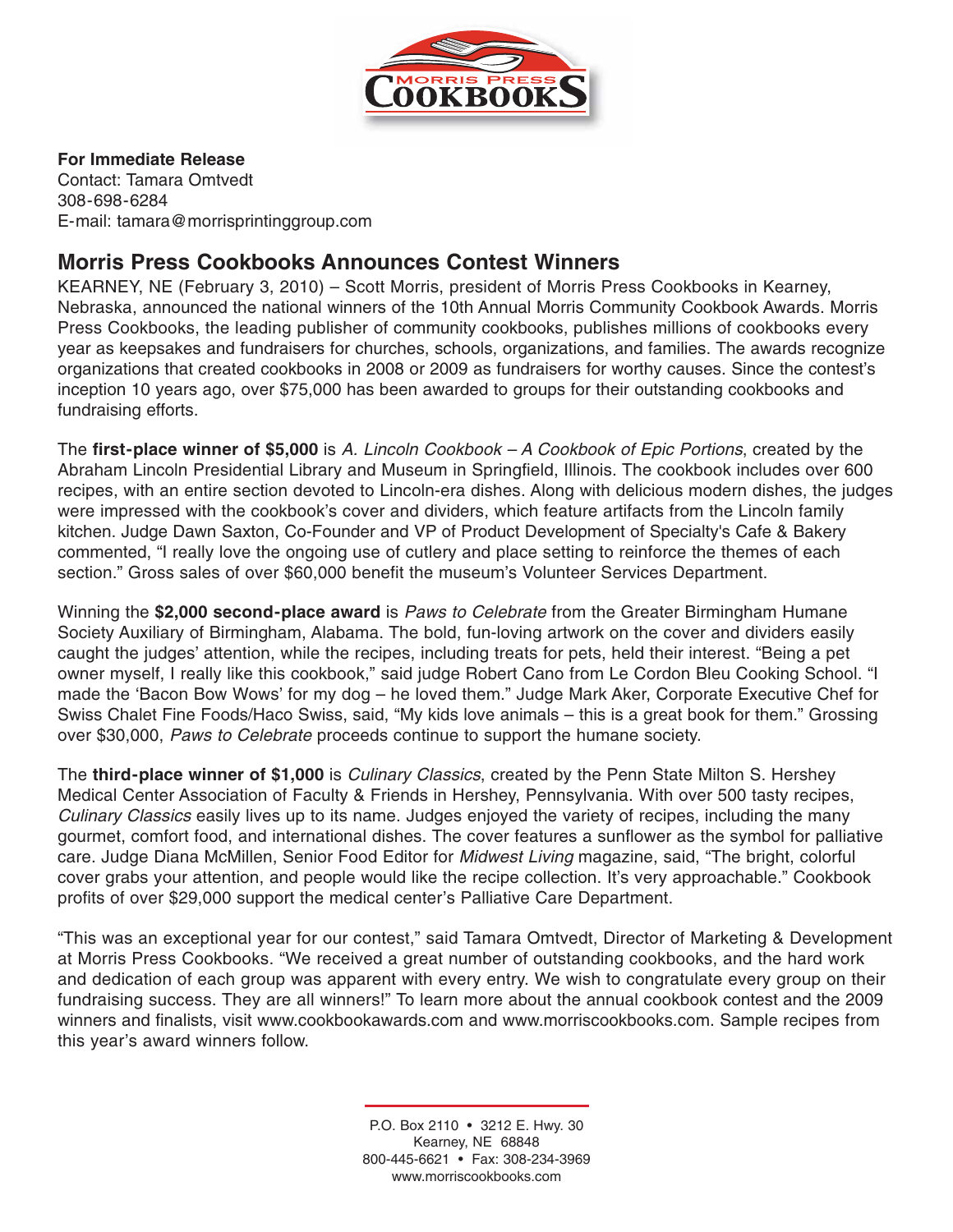## **First-Place Winner A. Lincoln Cookbook – A Cookbook of Epic Portions**

## **Lincoln's Favorite White Cake**

from Poppy Cannon & Patricia Brooks, The Presidents' Cookbook

#### **Cake Batter:**

| 2 c. sugar         | 1 c. milk                                          |
|--------------------|----------------------------------------------------|
| 1 c. butter        | $1\frac{1}{4}$ c. blanched almonds, finely chopped |
| 3 c. flour         | 6 egg whites                                       |
| 1 T. baking powder | 1 tsp. vanilla or almond extract                   |

In a large bowl, cream sugar and butter. In another bowl, sift flour and baking powder three times. Add the flour mixture to the butter mixture, alternating with milk. Stir in the almonds. In a medium bowl, beat egg whites until stiff; fold into the batter. Stir in the extract. Pour batter into a greased and floured angel food cake pan. Bake at 350˚ for approximately 1 hour. Turn out cake on wire rack to cool.

#### **Candied Fruit Frosting:**

| 2 egg whites | 1 tsp. vanilla extract                              |
|--------------|-----------------------------------------------------|
| 2 c. sugar   | $\frac{1}{2}$ c. diced, candied pineapple           |
| 1 c. water   | $\frac{1}{2}$ c. crystallized cherries, cut in half |

In a small bowl, beat egg whites until very stiff; set aside. In a medium saucepan, combine sugar and water and bring to a boil. Boil until the syrup spins a thread approximately 5 inches long; remove from heat. Add a few tablespoons of the egg whites, one spoonful at a time, into the syrup. Then, slowly add the remaining egg whites into the syrup, beating well until the icing forms peaks when dropped from a spoon. Add vanilla extract. Fold in candied pineapple and crystallized cherries. Ice the tops and sides of the cake.

**Note:** This noted cake was created by Monsieur Giron, a Lexington caterer, in honor of General Lafayette's visit to Lexington in 1825. The recipe became a favorite of the Todd family and they acquired it for family use. Versions of the cake vary slightly. Some references indicate the use of sour cream icing.

### **For more information about A. Lincoln Cookbook, please contact:**

Abraham Lincoln Presidential Library and Museum Linda Bee 217-558-8872 www.alplm.org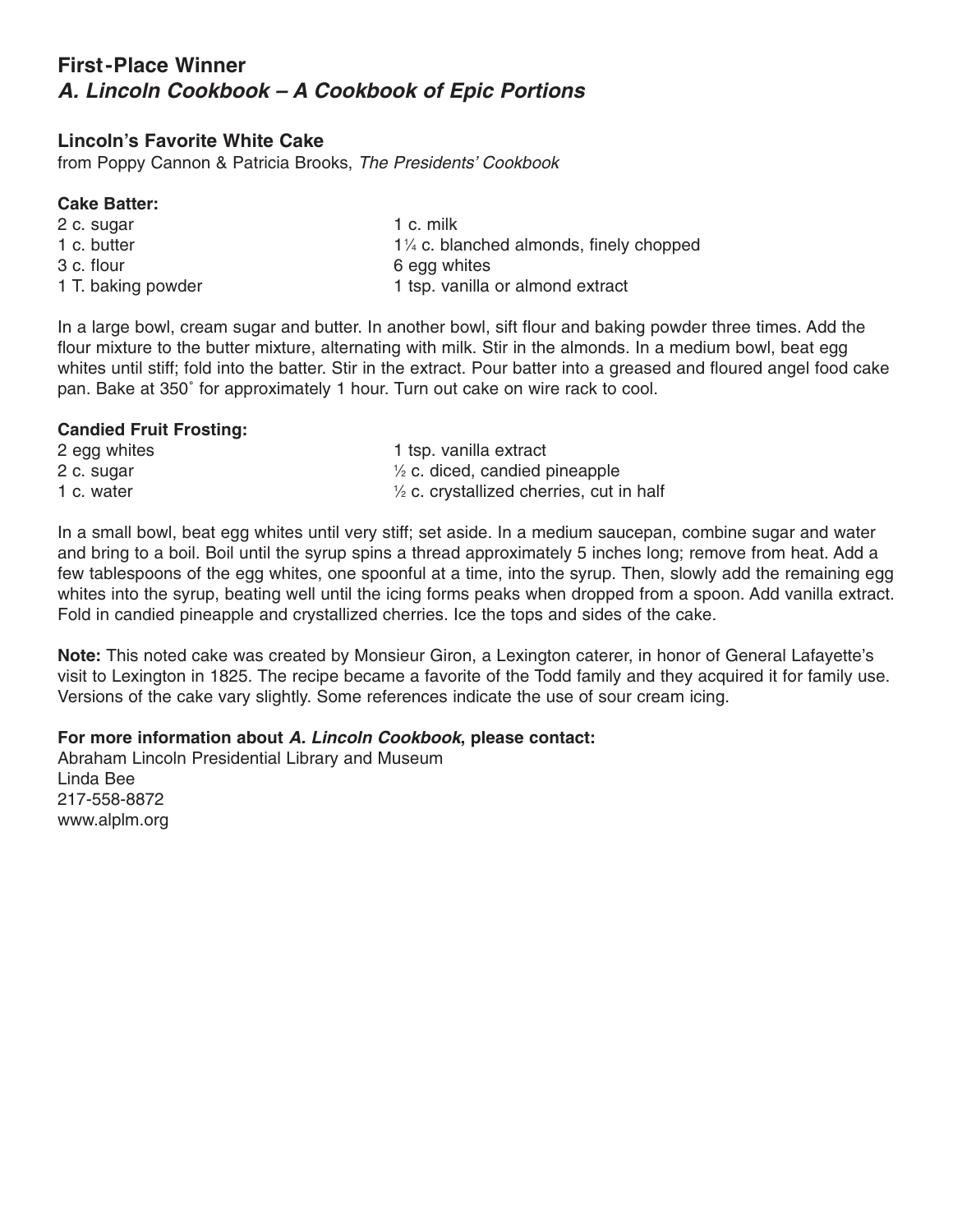## **Second-Place Winner Paws to Celebrate**

## **Upside-Down Apple French Toast with Pecans**

from Gail Batchelor

| $\frac{1}{2}$ c. chopped pecans<br>$\frac{1}{4}$ tsp. cinnamon | 4 eggs<br>1 c. whole milk<br>1 tsp. vanilla extract<br>$\frac{1}{2}$ loaf challah bread, cut into | 4 T. unsalted butter, cubed<br>11/4 c. light brown sugar, divided<br>$\frac{1}{4}$ c. heavy cream<br>4 Granny Smith apples, peeled, cored & halved |
|----------------------------------------------------------------|---------------------------------------------------------------------------------------------------|----------------------------------------------------------------------------------------------------------------------------------------------------|
|                                                                | 1-inch thick slices                                                                               | Powdered sugar, as garnish                                                                                                                         |

Preheat oven to 350˚. In a flat dish, add eggs, milk, vanilla, and cinnamon; whisk until well combined. Dip challah slices in mixture; turn to help bread absorb the liquid. Place a 10-inch seasoned cast iron skillet over medium heat. Add butter and one cup of brown sugar, stirring constantly until sugar has melted and caramelized (about 8 minutes). Remove from heat and add heavy cream to pan; whisk together. Sprinkle the mixture with pecans and gently press in the apple halves, rounded side down. Lay the soaked slices of challah over the apples so they are completely covered with no gaps. Sprinkle the top with remaining 1 ⁄4 cup brown sugar and place skillet in preheated oven. Bake on the middle rack for 40–45 minutes, or until the top is golden brown and puffy. Allow to cool for 5 minutes, then invert onto a large plate. Dust with powdered sugar and serve.

#### **For more information about Paws to Celebrate, please contact:**

The Greater Birmingham Humane Society Auxiliary Robin King 205-397-8531 www.gbhs.org